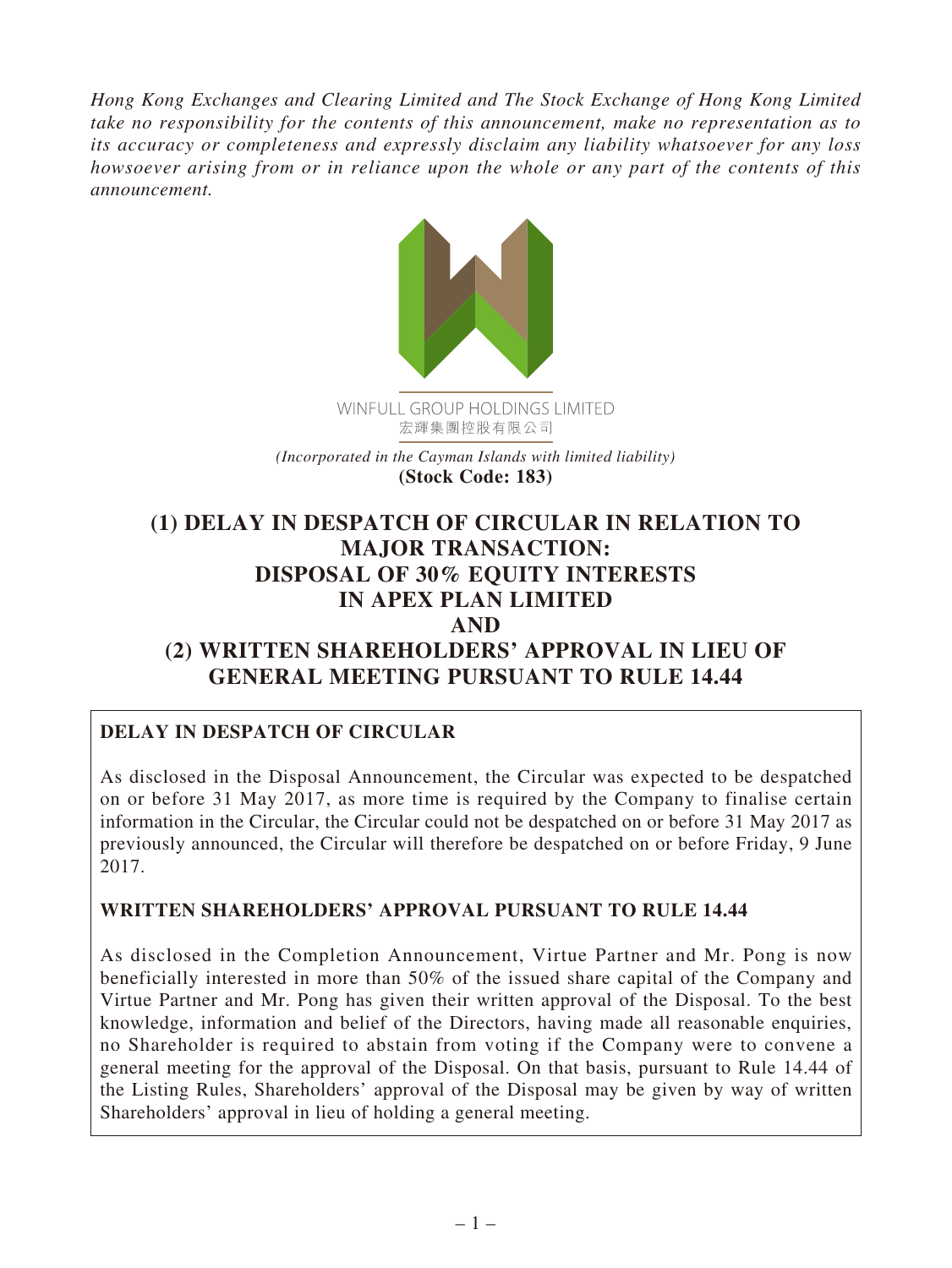Reference is made to the announcement (the "**Disposal Announcement**") issued by Winfull Group Holdings Limited (the "**Company**") dated 3 April 2017 in respect of, among others, the Disposal and the announcement (the "**Completion Announcement**", together with the Disposal Announcement, the "**Announcements**") issued by the Company dated 23 May 2017 in respect of, among others, the completion of the acquisition of Flexwood Limited. Terms defined in the Announcements shall have the same meanings when used in this announcement unless otherwise stated.

### **DELAY IN DESPATCH OF CIRCULAR**

As disclosed in the Disposal Announcement, the circular (the "**Circular**") to be issued by the Company containing, among others, details of the Disposal was expected to be despatched on or before 31 May 2017, as more time is required by the Company to finalise certain information in the Circular, the Circular could not be despatched on or before 31 May 2017 as previously announced, the Circular will therefore be despatched on or before Friday, 9 June 2017.

### **WRITTEN SHAREHOLDERS' APPROVAL PURSUANT TO RULE 14.44**

As disclosed in the Completion Announcement, Mr. Pong Wilson Wai San ("**Mr. Pong**") and Virtue Partner is now beneficially interested in more than 50% of the issue share capital of the Company following the completion of the acquisition of Flexwood Limited.

Pursuant to Rule 14.44 of the Listing Rules, Shareholders' approval of the Disposal may be given by way of written Shareholders' approval in lieu of holding a general meeting if (1) no Shareholder is required to abstain from voting if the Company were to convene a general meeting for the approval of the Disposal; and (2) the written Shareholders' approval has been obtained from a Shareholder or a closely allied group of Shareholders who together hold more than 50% of the voting rights at that general meeting to approve the Disposal.

To the best knowledge, information and belief of the Directors having made all reasonable enquiries, no Shareholder is required to abstain from voting if the Company were to convene a general meeting for the approval of the Disposal. Written approval of the Disposal has been obtained from the following shareholders:

#### **Shareholders**

|                       | Number of<br><i>issued Shares</i> | Approximate<br>Percentage |
|-----------------------|-----------------------------------|---------------------------|
| Mr. Pong              | 7,328,000                         | 0.13%                     |
| Virtue Partner (Note) | 3,346,419,668                     | 60.32%                    |
| Total                 | 3, 353, 747, 668                  | 60.45%                    |

*Note:* The entire issued share capital of Virtue Partner is beneficially owned by Mr. Pong